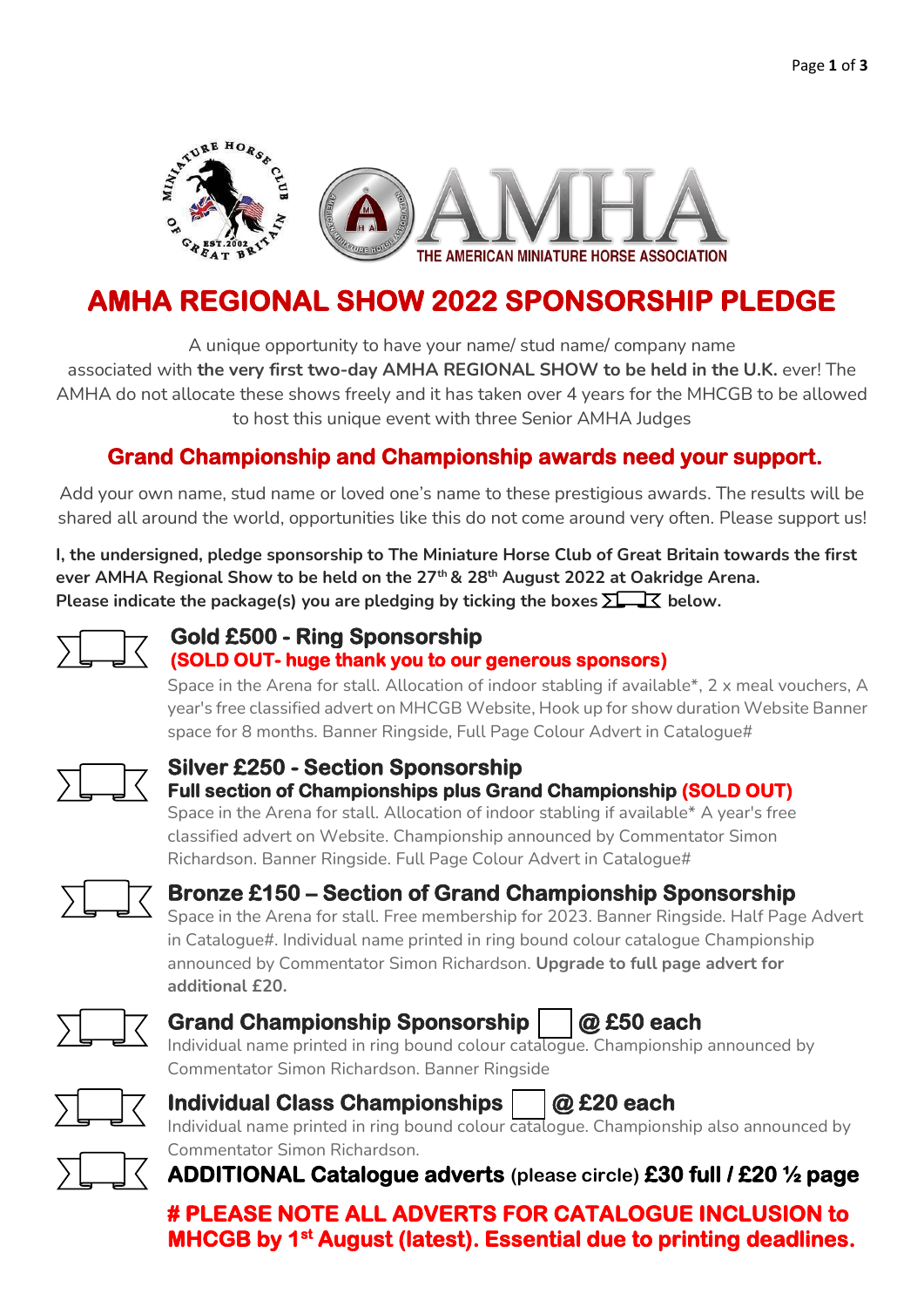# **MHCGB REGIONAL 2022 SPONSORSHIP 17 Grand & Reserve Grand CHAMPIONSHIPS available**

A unique opportunity to have your name/ stud name/ company name associated with **the very first two-day AMHA REGIONAL SHOW to be held in the U.K.** ever!

**PLEASE contact JANICE GOUDIE 0191 5362763 or 07772 397294 (7pm to 9pm) or email jsg123@supanet.com to check on the availability of your chosen Supreme or Grand Championship before completing and forwarding pages 1, 2 and 3.**

**Your name:**………………………………………………………………………………………………………………………………………………

**Wording for your award:** ……………………………………………………………………………………

**Chosen sponsored award(s) - please tick box(es) below**

**Amount of sponsorship: £**…………………………………………………………

#### **Supremes £150 Grand & Reserve Grand Champions £50**

| <b>AMHA UK SUPREME CHAMPION** Sponsorship Taken</b>        |
|------------------------------------------------------------|
| <b>AMHA UK Youth Supreme Champion**</b>                    |
| <b>AMHA UK Amateur Supreme Champion**</b>                  |
| <b>Heritage Grand Champion **</b>                          |
|                                                            |
| <b>Grand and Reserve Champion Senior mares</b>             |
| <b>Grand and Reserve Champion Senior Geldings</b>          |
| <b>Grand and Reserve Champion Senior Stallion</b>          |
|                                                            |
| <b>Grand and Reserve Champion Junior mares</b>             |
| <b>Grand and Reserve Champion Junior Geldings</b>          |
| <b>Grand and Reserve Champion Junior Stallions</b>         |
|                                                            |
| <b>Amateur Grand and Reserve Champion Mare</b>             |
| <b>Amateur Grand and Reserve Champion Gelding</b>          |
| <b>Amateur Grand and Reserve Champion Stallions</b>        |
|                                                            |
| <b>Grand and Reserve Champion Classic Pleasure driving</b> |
| <b>Grand and Reserve Champion Roadster Driving</b>         |
| <b>Grand and Reserve Champion Single Pleasure Driving</b>  |
| <b>Grand and Reserve Country Pleasure Driving</b>          |